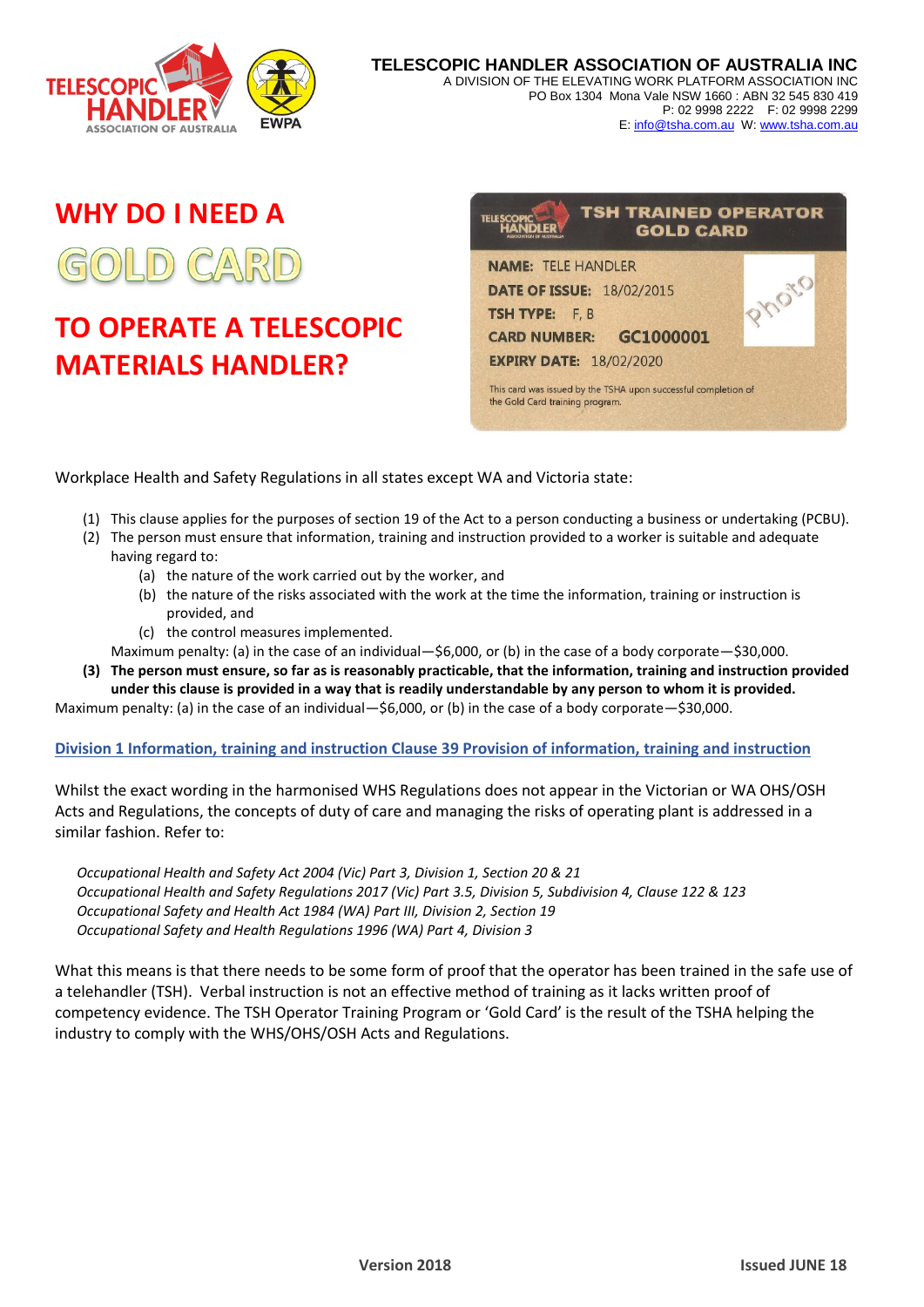

# **WHEN DO I NEED TO HAVE A HIGH RISK WORK LICENCE (CN Class or above) TO OPERATE A TELEHANDLER?**

### **Telescopic Materials Handler definition**

A telescopic materials handler or telehandler, is a mobile all terrain multipurpose machine fitted with a variable height/reach telescopic boom and a lifting attachment. The most common attachments are forks, but telehandlers can be fitted with a variety of attachments for different types of load shifting.

Some other attachment types available are:

- Crane jibs
- Earthmoving buckets
- Work Platforms



As a telehandler can be used with different attachment combinations, there is a lot of confusion and misinformation as to what type of training or licensing is required.

The WHS/OHS regulators in each state have generally agreed that a telehandler is classified as a non-slewing mobile crane when they have a lifting capacity of over 3 tonnes and are fitted with a crane jib lifting attachment.

To operate a telehandler in this configuration, you must hold a High Risk Work Licence (CN Class or above)

To operate a telehandler with a slewing capability, you must hold a High Risk Work Licence (C2 class or above) regardless of the lifting capacity or attachment in use.

If the telehandler has a work platform attachment and a boom length exceeding 11m, then an operator must also hold a WP class HRW licence.

At the TSHA website<http://www.tsha.com.au/resources/information-sheets/> there is a licencing and training requirements matrix which includes all states and territories.

#### **A FORKLIFT LICENCE DOES NOT MEAN YOU ARE COMPETENT TO OPERATE A TELEHANDLER**

Forklifts and Telehandlers have very different operating capabilities, limitations and characteristics. They are also classified under different Australian Standards (Forklifts AS 2359:2-2013 Powered Industrial Trucks/ Telehandlers AS 1418.19 – Cranes, hoists and winches – Telescopic handlers).

Forks are just one type of attachment on a telehandler. Having a forklift licence (and experience) will be useful if you are picking up and dropping off pallets, but inexperienced/untrained telehandler operators are not mindful of the interaction that boom angle, boom extension, load weight and longitudinal and lateral slope can have on the stability of the telehandler.

# **TELEHANDLER AND ATTACHMENT TYPES COVERED BY THE GOLD CARD**

A regular question asked of the association is 'Why do I need a gold card when my State WHS/OHS regulator has just told me that I do not need to have a high risk work licence to operate a Telehandler?'

Our response is that answer is partially correct **IF** the telehandler and attachment type in use does not fall under the HRW licencing requirements listed above.

The Gold Training program fills the gap where you are operating a telehandler and attachment combination that does not require a HRW Licence, but you still need to comply with the WHS Regulation provisions noted at the beginning of this document.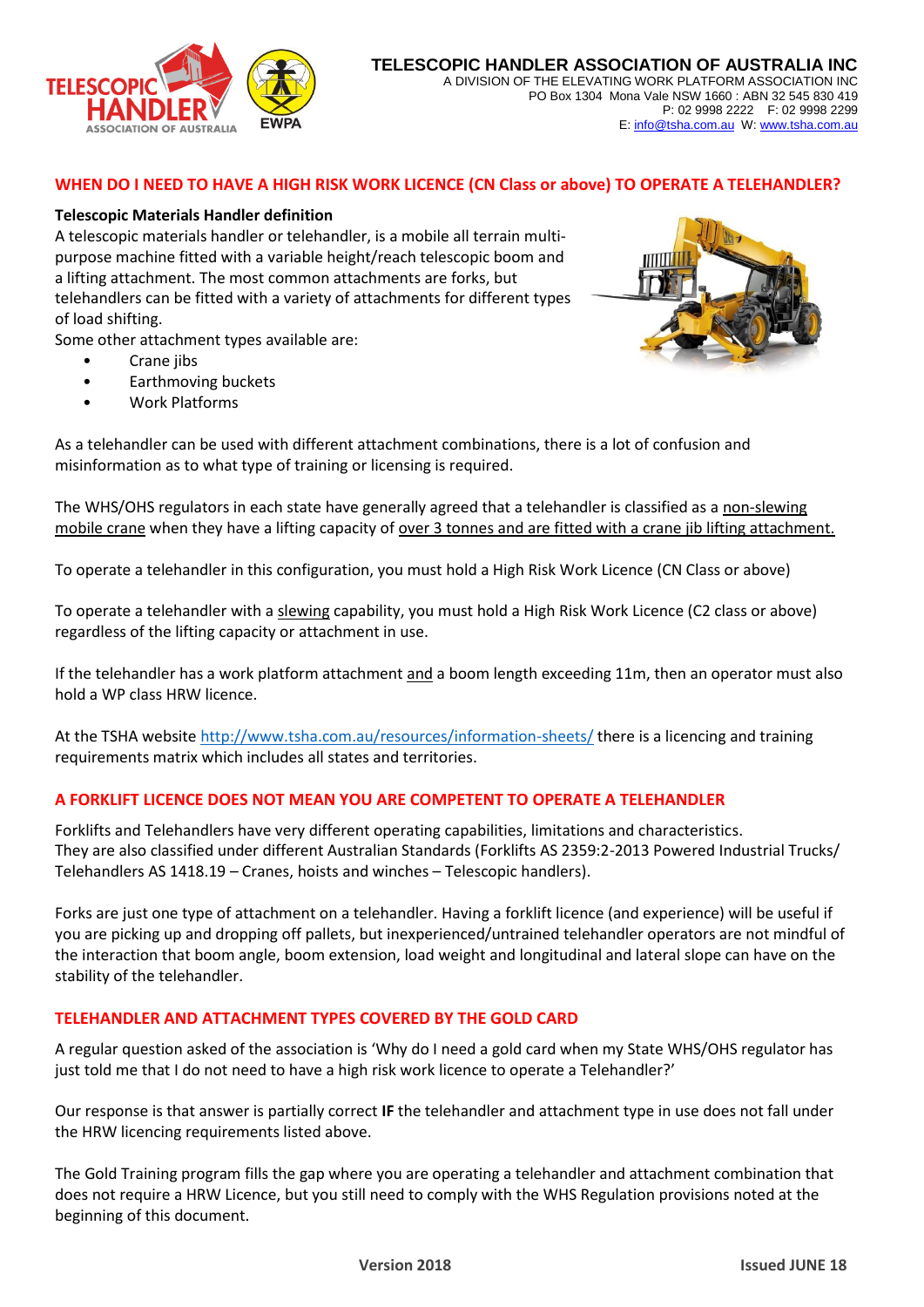

# **The Gold Card is not a High Risk Work licence. The Gold Card is evidence that the holder has successfully completed a structured industry training program.**

# **HOW DOES IT WORK?**

The TSH Operator Gold Card is proof of completion in one or more attachment types (modules) when operating a Telehandler. There are 4 different TSH attachment training modules.

The attachment modules include:

- Forks F
- Crane Jib J
- Earthmoving bucket B
- Other (for any other type of O attachment such a bale grabs, work platforms, sweepers etc)



The TSHA Gold Card industry training program was developed by the TSHA in consultation with members and industry. The intention of this program is to assist operators, employers, equipment owners and manufacturers to comply with the OHS / WHS & regulation and promote safe use of TSH's.

- The 'Gold Card' provides evidence that the operators of TSH's with specific attachment types have been trained in the safe use of, and are aware of the risks when operating them.
- The supplier, PCBU and operator all have documentary evidence of the information, training and instruction provided. This can be verified on the TSHA website via a Licence Number Lookup feature, and via a QR Code on the back of the card.

#### **WHAT ARE THE ALTERNATIVES?**

The TSHA Gold Card is the Association's method of meeting industry needs for TSH Operator training. However, other methods can be used. Such methods include having in-house training schemes or user specific programs. The key elements that any methods need to include are a structured training format delivered by a suitably qualified trainer/assessor and the training content should meet or exceed the Australian Standard 1418.19 and manufacturers' safe operating procedures. The training outcomes are to be documented and a certificate of participation or proof of training issued.

#### **WHAT IF I DO NOTHING?**

The 'do nothing' approach is a time bomb. A blatant disregard of the law (the Act is law) will result in hefty fines and or jail. We all have a responsibility for workplace health and safety.

#### **COURSE OVERVIEW**

The Gold Card training program is designed for people needing to develop the skills and knowledge required to operate telehandlers with different attachment combinations. Participants may complete singular or multiple modules according to the TSH and attachment combination they will be operating.

Modules are: Forks (F), Crane Jib (J), Earthmoving Bucket (B), Other (O) covering other types of attachments such a bale grabs, work platforms, sweepers etc)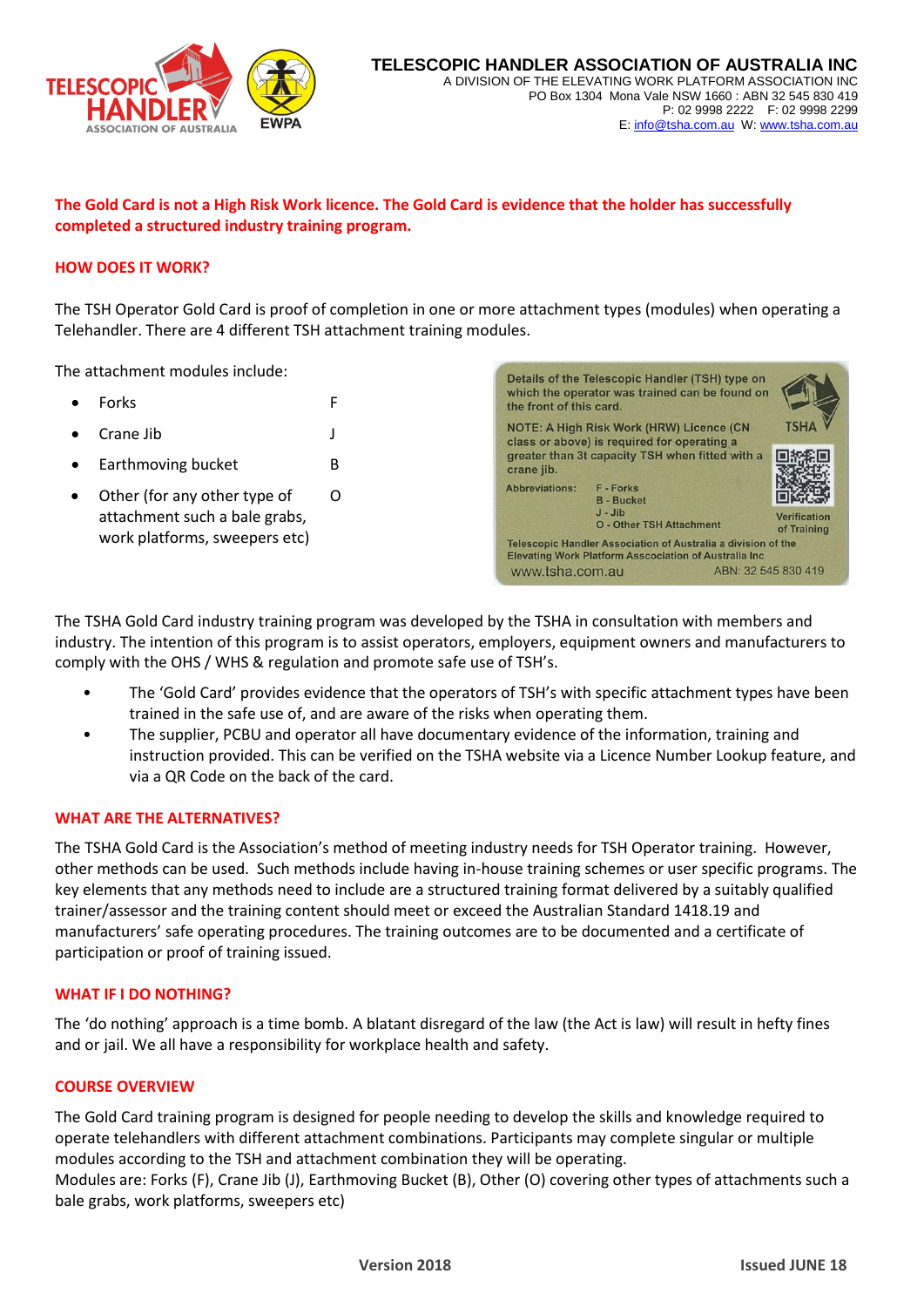

# **TSHA ACCREDITED TRAINERS**

To register for a course with an TSHA Accredited Trainer you can book online and search for training providers online. [https://www.ewpa.com.au/#train](https://www.ewpa.com.au/%23train)

All TSHA Accredited Trainers (ATs) hold a Certificate IV in Training and Assessment, a CN and LF Class High Risk Work Licence, a Gold Card with all modules they are able to train on, Statements of Attainment for the RIIHAN309E Conduct Telescopic Materials Handler Operations and any attachment combinations they will train on, and have at least 2 years industry experience.

You can be confident your Accredited Trainer will deliver the training program in accordance with the TSHA Code of Practice and Accredited Trainers Manual. The AT will submit training records to the TSHA who in turn approve and produce the Gold card which is posted to the trained operator.

#### **PREREQUISITES**

Telescopic Materials Handlers require operators to have a thorough understanding of the risks associated with using them. This includes being able to read and understand technical information such as instructions for controls, grade lifting limitations, variable rated capacity load charts and load computers, operators manuals and logbook checklists.

An TSHA Accredited Trainer must be confident that the knowledge and skills imparted have been absorbed and developed by the participant, and assessed to a level that the operator can be deemed competent.

In line with the conditions for conducting high risk work licence assessments - NSW 7.3 general requirements Clause 48 and Code of Practice for Accredited Trainers Accredited Trainers Manual 1.1.5 **ATs must not assess an applicant who cannot speak and/or understand the English language.** Click here for [more information on adequate reading and writing skills.](http://www.tsha.com.au/uploads/Resources/YC%20GC%20participant%20with%20inadequate%20reading%20and%20writing%20skills%20June%202018.pdf)

#### **AGE REQUIREMENT**

Participants should be at least 18 years of age.

#### **DURATION**

Approximately 6-8 hours (depending upon class size, amount of attachment types being trained on, and any prior knowledge and experience of the operators).

#### **CLASS SIZE**

Classes are limited to 6 people. For larger groups you will need to contact the Accredited Trainer who will arrange for more than one trainer and telehandler to be made available, or to conduct multiple sessions with smaller group sizes

#### **FEES AND CHARGES**

TSHA Accredited Trainers manage their own pricing, but as a guideline the TSHA recommends a course fee of \$495.

#### **OUTCOME**

Upon successful completion of the course your record of training is processed by the TSHA and you will receive an EWP Operator Licence with the proof of training and your photograph on the card.

An interim record of training from the TSHA will be emailed to you on the day of training and this can be used when operating machinery until you receive the Gold card. The TSHA Operator Licence Gold card will be processed and